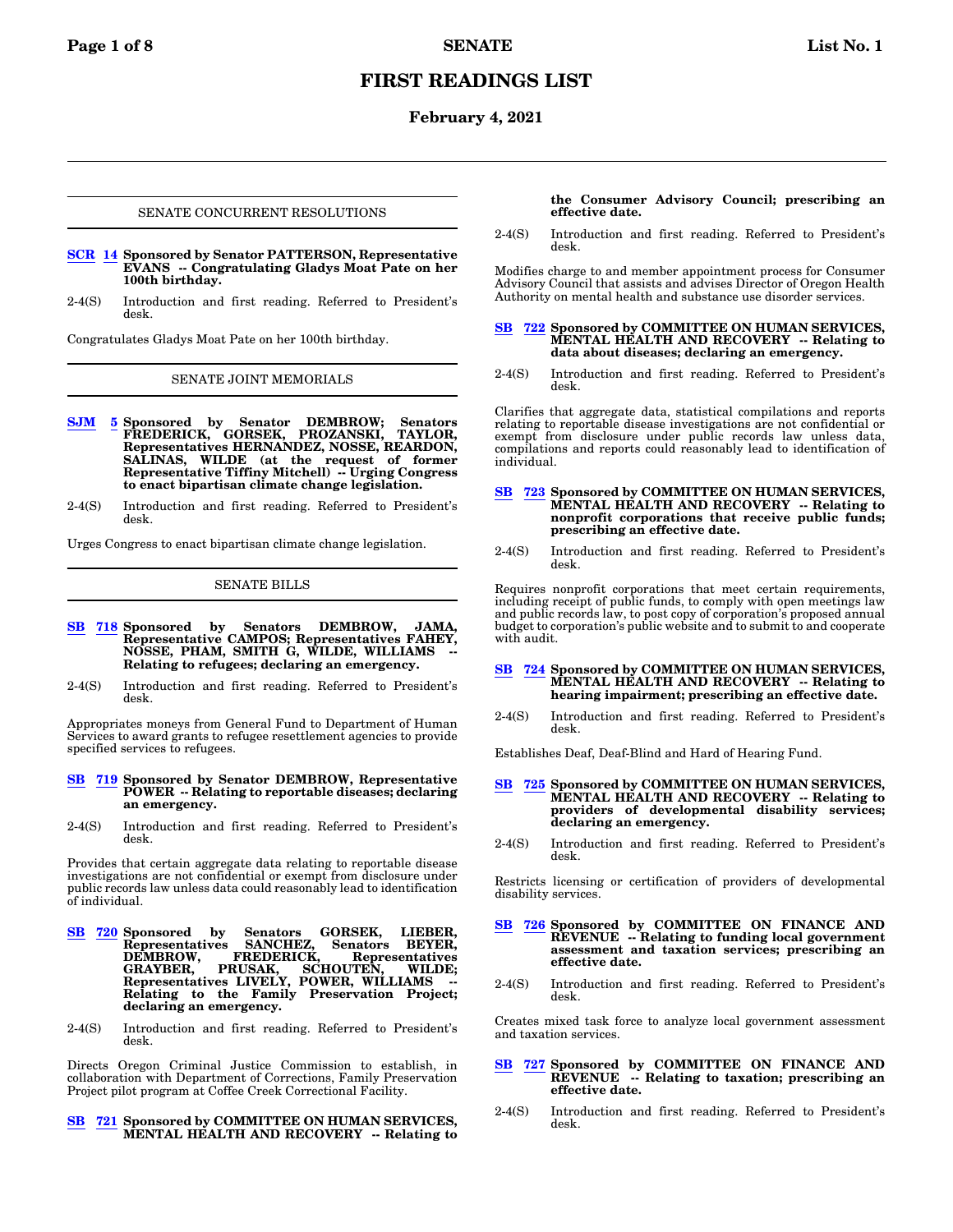Directs Legislative Revenue Officer to study potential legislative methodologies for addressing federal limitation on personal income tax deduction allowed for state and local taxes and report findings to interim committees of Legislative Assembly related to revenue no later than September 15, 2022.

- **[SB](https://olis.oregonlegislature.gov/liz/2021R1/Measures/Overview/SB728) [728](https://olis.oregonlegislature.gov/liz/2021R1/Measures/Overview/SB728) Sponsored by COMMITTEE ON JUDICIARY AND BALLOT MEASURE 110 IMPLEMENTATION (at the request of Oregon Law Commission, Probate Modernization Work Group) -- Relating to decedents' estates.**
- 2-4(S) Introduction and first reading. Referred to President's desk.

Modifies provisions of law relating to administration of decedents' estates.

- **[SB](https://olis.oregonlegislature.gov/liz/2021R1/Measures/Overview/SB729) [729](https://olis.oregonlegislature.gov/liz/2021R1/Measures/Overview/SB729) Sponsored by COMMITTEE ON JUDICIARY AND BALLOT MEASURE 110 IMPLEMENTATION (at the request of Senator Kim Thatcher) -- Relating to seller's property disclosure statement.**
- 2-4(S) Introduction and first reading. Referred to President's desk.

Requires seller of property to include in disclosure statement whether property has been used for, or investigated or inspected for use of, manufacturing, distribution or disposal of illegal drugs.

- **[SB](https://olis.oregonlegislature.gov/liz/2021R1/Measures/Overview/SB730) [730](https://olis.oregonlegislature.gov/liz/2021R1/Measures/Overview/SB730) Sponsored by COMMITTEE ON JUDICIARY AND BALLOT MEASURE 110 IMPLEMENTATION (at the request of Senator Kim Thatcher) -- Relating to the evaluation of economic development programs in Oregon; declaring an emergency.**
- 2-4(S) Introduction and first reading. Referred to President's desk.

Establishes Joint Interim Legislative Committee to Review Economic Development Programs in Oregon.

- **[SB](https://olis.oregonlegislature.gov/liz/2021R1/Measures/Overview/SB731) [731](https://olis.oregonlegislature.gov/liz/2021R1/Measures/Overview/SB731) Sponsored by COMMITTEE ON JUDICIARY AND BALLOT MEASURE 110 IMPLEMENTATION (at the request of Confederated Tribes of the Umatilla Indian Reservation, Confederated Tribes of the Warm Springs Reservation) -- Relating to tribal police officers.**
- 2-4(S) Introduction and first reading. Referred to President's desk.

Modifies provisions relating to tribal police officers.

- **[SB](https://olis.oregonlegislature.gov/liz/2021R1/Measures/Overview/SB732) [732](https://olis.oregonlegislature.gov/liz/2021R1/Measures/Overview/SB732) Sponsored by COMMITTEE ON EDUCATION -- Relating to educational equity advisory committees; prescribing an effective date.**
- 2-4(S) Introduction and first reading. Referred to President's desk.

Requires school districts to establish educational equity advisory committee.

- **[SB](https://olis.oregonlegislature.gov/liz/2021R1/Measures/Overview/SB733) [733](https://olis.oregonlegislature.gov/liz/2021R1/Measures/Overview/SB733) Sponsored by COMMITTEE ON EDUCATION -- Relating to electronic transcripts in high school; declaring an emergency.**
- 2-4(S) Introduction and first reading. Referred to President's desk.

Establishes Task Force on the Implementation of Electronic Transcripts in High School.

- **[SB](https://olis.oregonlegislature.gov/liz/2021R1/Measures/Overview/SB734) [734](https://olis.oregonlegislature.gov/liz/2021R1/Measures/Overview/SB734) Sponsored by COMMITTEE ON EDUCATION Relating to school accountability measures; declaring an emergency.**
- 2-4(S) Introduction and first reading. Referred to President's desk.

Establishes Task Force on Accountability in Oregon's K-12 Education System.

- **[SB](https://olis.oregonlegislature.gov/liz/2021R1/Measures/Overview/SB735) [735](https://olis.oregonlegislature.gov/liz/2021R1/Measures/Overview/SB735) Sponsored by COMMITTEE ON EDUCATION -- Relating to high school diploma requirements; declaring an emergency.**
- 2-4(S) Introduction and first reading. Referred to President's desk.

Directs Department of Education to review state requirements for high school diploma and to report results of review to interim committees of Legislative Assembly related to education and to State Board of Education.

## **[SB](https://olis.oregonlegislature.gov/liz/2021R1/Measures/Overview/SB736) [736](https://olis.oregonlegislature.gov/liz/2021R1/Measures/Overview/SB736) Sponsored by COMMITTEE ON EDUCATION -- Relating to restorative justice; prescribing an effective date.**

2-4(S) Introduction and first reading. Referred to President's desk.

Establishes Task Force on Restorative Justice.

- **[SB](https://olis.oregonlegislature.gov/liz/2021R1/Measures/Overview/SB737) [737](https://olis.oregonlegislature.gov/liz/2021R1/Measures/Overview/SB737) Sponsored by COMMITTEE ON EDUCATION Relating to teacher preparation apprenticeships; declaring an emergency.**
- 2-4(S) Introduction and first reading. Referred to President's desk.

Directs Teacher Standards and Practices Commission to conduct study on teacher preparation apprenticeship programs in other states and to report results of study to interim committee of Legislative Assembly related to education.

#### **[SB](https://olis.oregonlegislature.gov/liz/2021R1/Measures/Overview/SB738) [738](https://olis.oregonlegislature.gov/liz/2021R1/Measures/Overview/SB738) Sponsored by Senator KNOPP -- Relating to penalties under Oregon Safe Employment Act; prescribing an effective date.**

2-4(S) Introduction and first reading. Referred to President's desk.

Prohibits assessment of civil penalty or fine for violation of state occupational or health measure if no disease outbreak of COVID-19 occurred as result of violation.

#### **[SB](https://olis.oregonlegislature.gov/liz/2021R1/Measures/Overview/SB739) [739](https://olis.oregonlegislature.gov/liz/2021R1/Measures/Overview/SB739) Sponsored by Senator JOHNSON -- Relating to adverse possession.**

2-4(S) Introduction and first reading. Referred to President's desk.

Authorizes court to award damages to party losing property to adverse possession.

## **[SB](https://olis.oregonlegislature.gov/liz/2021R1/Measures/Overview/SB740) [740](https://olis.oregonlegislature.gov/liz/2021R1/Measures/Overview/SB740) Sponsored by Senator JOHNSON (at the request of Stan Tonneson) -- Relating to small watercraft fees.**

2-4(S) Introduction and first reading. Referred to President's desk.

Increases registration fee for sailboats 12 feet in length or more and for all motorboats.

# **[SB](https://olis.oregonlegislature.gov/liz/2021R1/Measures/Overview/SB741) [741](https://olis.oregonlegislature.gov/liz/2021R1/Measures/Overview/SB741) Sponsored by Senator KNOPP -- Relating to Central Oregon Health Council.**

2-4(S) Introduction and first reading. Referred to President's desk.

Repeals sunset on and obsolete reporting requirement for Central Oregon Health Council.

- **[SB](https://olis.oregonlegislature.gov/liz/2021R1/Measures/Overview/SB742) [742](https://olis.oregonlegislature.gov/liz/2021R1/Measures/Overview/SB742) Sponsored by Senators KNOPP, HANSELL Relating to alarms.**
- 2-4(S) Introduction and first reading. Referred to President's desk.

Limits local government regulations on certain nonresidential alarm systems and battery-charged fences.

**[SB](https://olis.oregonlegislature.gov/liz/2021R1/Measures/Overview/SB743) [743](https://olis.oregonlegislature.gov/liz/2021R1/Measures/Overview/SB743) Sponsored by COMMITTEE ON EDUCATION Relating to State School Fund calculations for**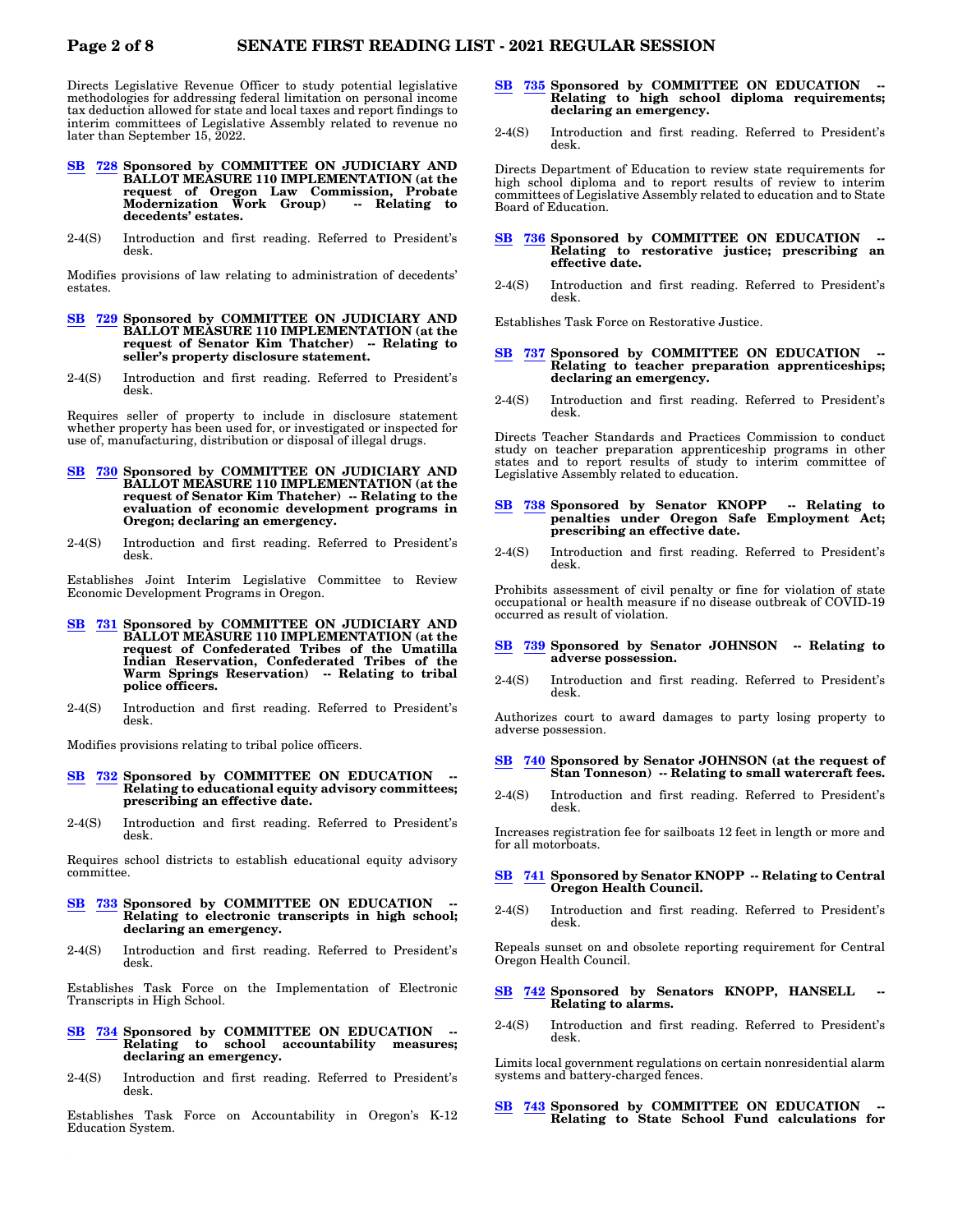**virtual public charter schools; declaring an emergency.**

2-4(S) Introduction and first reading. Referred to President's desk.

Requires, for purposes of calculating district extended ADMw for State School Fund distributions, calculation for virtual public charter school to be separate from calculation for school district if, compared to previous school year, school district has decreasing enrollment.

## **[SB](https://olis.oregonlegislature.gov/liz/2021R1/Measures/Overview/SB744) [744](https://olis.oregonlegislature.gov/liz/2021R1/Measures/Overview/SB744) Sponsored by COMMITTEE ON EDUCATION -- Relating to high school diploma requirements; declaring an emergency.**

2-4(S) Introduction and first reading. Referred to President's desk.

Directs Department of Education to review state requirements for high school diploma and to report results of review to interim committees of Legislative Assembly related to education and to State Board of Education.

- **[SB](https://olis.oregonlegislature.gov/liz/2021R1/Measures/Overview/SB745) [745](https://olis.oregonlegislature.gov/liz/2021R1/Measures/Overview/SB745) Sponsored by Senator PROZANSKI, Representative WILDE (at the request of Lane County) -- Relating to domestic water supply districts; declaring an emergency.**
- 2-4(S) Introduction and first reading. Referred to President's desk.

Provides alternative criteria for domestic water supply district located in area covered by major disaster declaration related to September 2020 wildfires to exercise powers of sanitary district.

#### **[SB](https://olis.oregonlegislature.gov/liz/2021R1/Measures/Overview/SB746) [746](https://olis.oregonlegislature.gov/liz/2021R1/Measures/Overview/SB746) Sponsored by Senator PROZANSKI -- Relating to discrimination.**

2-4(S) Introduction and first reading. Referred to President's desk.

Makes unlawful practice for place of public accommodation to refuse to accept United States coins or currency as payment for goods and services.

## **[SB](https://olis.oregonlegislature.gov/liz/2021R1/Measures/Overview/SB747) [747](https://olis.oregonlegislature.gov/liz/2021R1/Measures/Overview/SB747) Sponsored by Senator GELSER -- Relating to restrictions on age for attendance of public schools; declaring an emergency.**

2-4(S) Introduction and first reading. Referred to President's desk.

Allows students, including students receiving special education, to take additional two years to complete high school.

#### **[SB](https://olis.oregonlegislature.gov/liz/2021R1/Measures/Overview/SB748) [748](https://olis.oregonlegislature.gov/liz/2021R1/Measures/Overview/SB748) Sponsored by Senator GELSER -- Relating to benefit plans.**

2-4(S) Introduction and first reading. Referred to President's desk.

Requires Public Employees' Benefit Board, Oregon Educators Benefit Board and private insurers to provide insurance coverage to adult disabled children and adult disabled siblings of insureds under certain circumstances.

### **[SB](https://olis.oregonlegislature.gov/liz/2021R1/Measures/Overview/SB749) [749](https://olis.oregonlegislature.gov/liz/2021R1/Measures/Overview/SB749) Sponsored by Senator GELSER -- Relating to residential care referrals; declaring an emergency.**

2-4(S) Introduction and first reading. Referred to President's desk.

Requires residential care referral agent to be registered with Department of Human Services.

#### **[SB](https://olis.oregonlegislature.gov/liz/2021R1/Measures/Overview/SB750) [750](https://olis.oregonlegislature.gov/liz/2021R1/Measures/Overview/SB750) Sponsored by Senator FREDERICK (at the request of Oregon Liquor Control Commission) -- Relating to the Oregon Liquor Control Commission.**

2-4(S) Introduction and first reading. Referred to President's desk.

Authorizes Oregon Liquor Control Commission to grant temporary letter of authority to eligible applicant for any license issued by commission.

## EXECUTIVE APPOINTMENTS

#### **ACCOUNTANCY, OREGON BOARD OF (ORS 673.410)**

**Lyons, Haley** - Eugene

Term: partial 3 year 3-1-21 - 12-31-23

2-4-21 Governor's message read, referred to President's desk.

**Robinson, Jason** - Salem - (Reappointment)

| Term: 3 year                |
|-----------------------------|
| $1 - 1 - 21 - 12 - 31 - 23$ |

2-4-21 Governor's message read, referred to President's desk.

**Young-Oliver, Nancy** - Beaverton - (Reappointment)

| Term: 3 year      |
|-------------------|
| 1-1-21 - 12-31-23 |

2-4-21 Governor's message read, referred to President's desk.

#### **AFFIRMATIVE ACTION, DIRECTOR OF (ORS 243.315)**

**Singleton, Shannon** - Portland

Term: 3-1-21 - 2-4-21 Governor's message read, referred to President's desk.

## **APPRENTICESHIP AND TRAINING COUNCIL, STATE (ORS 660.110)**

**Espinoza Valdez, Ashley** - Eugene

| Term: | 4 year |  |
|-------|--------|--|
|-------|--------|--|

3-1-21 - 2-28-25

2-4-21 Governor's message read, referred to President's desk.

**Garza, Danielle** - Forest Grove

- Term: 4 year 3-1-21 - 2-28-25
- 2-4-21 Governor's message read, referred to President's desk.

## **ASIAN AND PACIFIC ISLANDER AFFAIRS, COMMISSION ON (ORS 185.610)**

| Cox, Susan - Eugene - (Reappointment) |  |                                                        |  |  |
|---------------------------------------|--|--------------------------------------------------------|--|--|
|                                       |  | Term: 4 year                                           |  |  |
|                                       |  | $9 - 25 - 20 - 9 - 24 - 24$                            |  |  |
| $2 - 4 - 21$                          |  | Governor's message read, referred to President's desk. |  |  |
|                                       |  | $\mathbf{r}$ it all on the $\mathbf{r}$                |  |  |

**Leung, Jacqueline** - Salem - (Reappointment) Term: 4 year 9-25-20 - 9-24-24

2-4-21 Governor's message read, referred to President's desk.

**Subramanyam, Neha** - Portland

Term: 
$$
4 \text{ year}
$$

\n $3-1-21 - 2-28-25$ 

2-4-21 Governor's message read, referred to President's desk.

## **AVIATION BOARD, STATE (ORS 835.102)**

**Krueger, Thomas** - Keizer Term: unexpired 4 year 3-1-21 - 6-30-22 2-4-21 Governor's message read, referred to President's desk.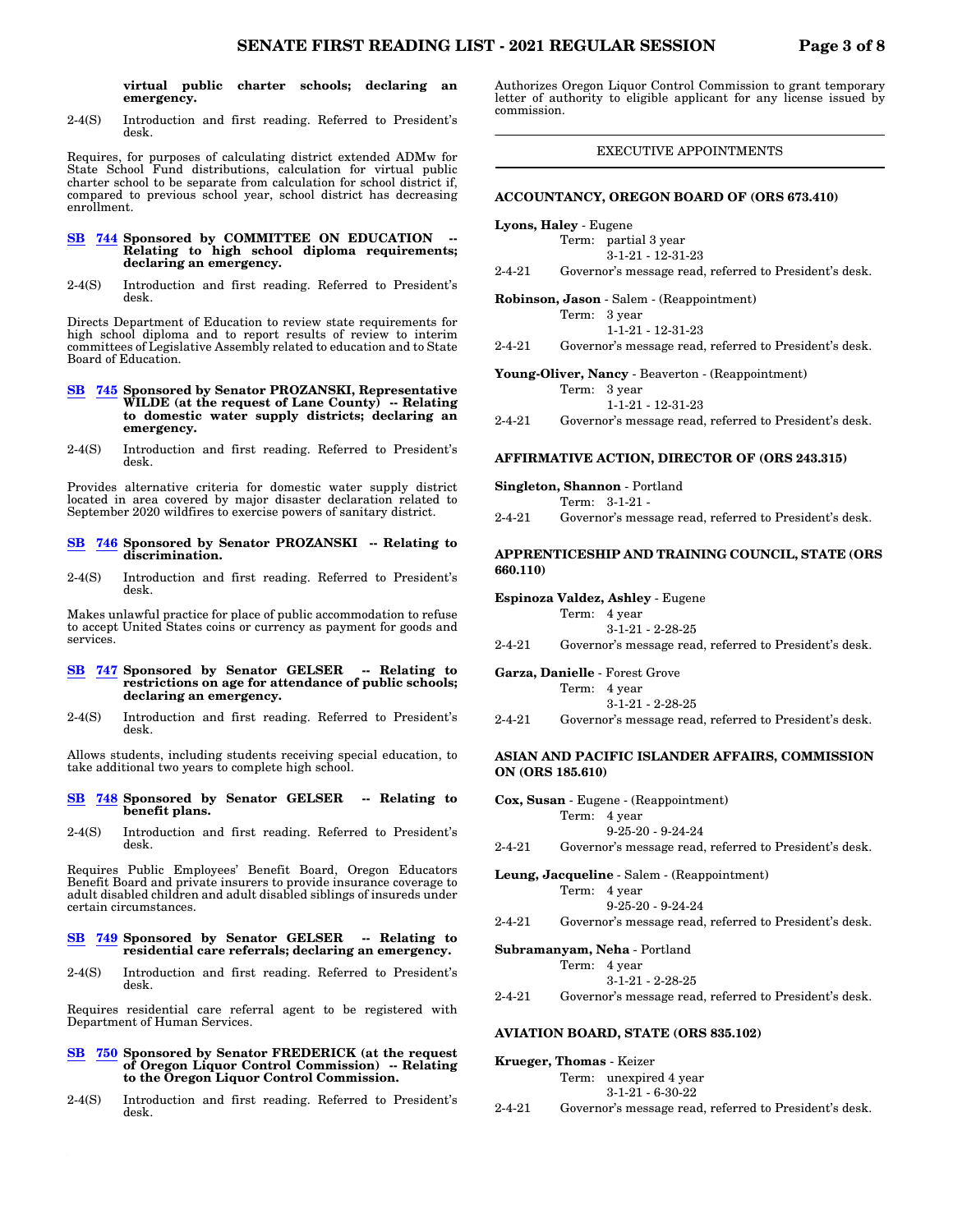## **Page 4 of 8 SENATE FIRST READING LIST - 2021 REGULAR SESSION**

## **BLIND, COMMISSION FOR THE (ORS 346.130)**

|              | <b>Broome, Nadeera - Milwaukie</b>                     |
|--------------|--------------------------------------------------------|
|              | Term: 4 year                                           |
|              | $3-1-21 - 2-28-25$                                     |
| $2 - 4 - 21$ | Governor's message read, referred to President's desk. |
|              |                                                        |

**Hudson, Laurel** - Portland - (Reappointment)

Term: 4 year 9-26-20 - 9-25-24

2-4-21 Governor's message read, referred to President's desk.

## **BUSINESS DEVELOPMENT DEPARTMENT, DIRECTOR OF OREGON (ORS 285A.070)**

|   | <b>Cheang, Sophorn</b> - Happy Valley |  |     |  |
|---|---------------------------------------|--|-----|--|
|   | Term: $3-1-21$                        |  |     |  |
| . |                                       |  | . . |  |

2-4-21 Governor's message read, referred to President's desk.

## **BUSINESSS DEVELOPMENT COMMISSION, OREGON (ORS 285A.040)**

| Hayes, Paula - Beaverton - (Reappointment) |              |                                                        |  |  |
|--------------------------------------------|--------------|--------------------------------------------------------|--|--|
|                                            | Term: 4 year |                                                        |  |  |
|                                            |              | $7-1-20 - 6-30-24$                                     |  |  |
| $2 - 4 - 21$                               |              | Governor's message read, referred to President's desk. |  |  |

## **CHILD FOSTER CARE ADVISORY COMMISSION, GOVERNOR'S (ORS 418.041)**

| <b>Linhares, Alan</b> - Springfield - (Reappointment) |              |                                                        |  |  |  |
|-------------------------------------------------------|--------------|--------------------------------------------------------|--|--|--|
|                                                       | Term: 4 year |                                                        |  |  |  |
|                                                       |              | $7-1-20 - 6-30-24$                                     |  |  |  |
| $2 - 4 - 21$                                          |              | Governor's message read, referred to President's desk. |  |  |  |

## **Lloyd-Rogers, Jessica** - Reedsport - (Reappointment)

Term: 4 year

- 7-1-20 6-30-24 2-4-21 Governor's message read, referred to President's desk.
- **Toure, Mamadou** Beaverton Term: unexpired 4 year 3-1-21 - 6-30-22
- 2-4-21 Governor's message read, referred to President's desk.

## **COLUMBIA RIVER GORGE COMMISSION (ORS 196.160)**

**Morgan, James** - Portland

```
Term: 4 year
```

```
3-1-21 - 2-28-25
2-4-21 Governor's message read, referred to President's desk.
```

```
Thompson, Ashley - The Dalles
```
Term: 4 year

3-1-21 - 2-28-25

2-4-21 Governor's message read, referred to President's desk.

## **CONSTRUCTION CONTRACTORS BOARD (ORS 701.205)**

|              | <b>Bochsler, Dylan</b> - Stayton - (Reappointment) |
|--------------|----------------------------------------------------|
| Term: 4 year |                                                    |
|              | $7-1-20 - 6-30-24$                                 |

2-4-21 Governor's message read, referred to President's desk.

## **CORRECTIONS, DEPARTMENT OF, DIRECTOR (ORS 423.075)**

**Peters, Colette** - Salem - (Reappointment) Term: 4 year 2-5-20 - 2-4-24 2-4-21 Governor's message read, referred to President's desk.

## **DENTISTRY, OREGON BOARD OF (ORS 679.230)**

**Kalluri, Aarati** - Hillsboro - (Reappointment) Term: 4 year 4-1-21 - 3-31-25 2-4-21 Governor's message read, referred to President's desk.

**Kalluri, Aarati** - Hillsboro Term: unexpired 4 year 3-1-21 - 3-31-21

2-4-21 Governor's message read, referred to President's desk.

#### **DENTURE TECHNOLOGY, STATE BOARD OF (ORS 680.556)**

**Young, Michael** - Eugene Term: 3 year 3-1-21 - 2-29-24

2-4-21 Governor's message read, referred to President's desk.

## **DIRECT ENTRY MIDWIFERY, STATE BOARD OF (ORS 687.470)**

| <b>Fisher, Kelsey</b> - Fairview - (Reappointment) |                                                        |  |  |  |
|----------------------------------------------------|--------------------------------------------------------|--|--|--|
|                                                    | Term: 3 year                                           |  |  |  |
|                                                    | $9-19-20 - 9-18-23$                                    |  |  |  |
| $2 - 4 - 21$                                       | Governor's message read, referred to President's desk. |  |  |  |

## **EMPLOYMENT APPEALS BOARD (ORS 657.685)**

```
Hettle, Duncan - Tigard - (Reappointment)
          Term: 4 year
                  2-17-20 - 2-16-24
2-4-21 Governor's message read, referred to President's desk.
```
## **ENERGY FACILITY SITING COUNCIL (ORS 469.450)**

|        |              | Chocktoot, Perry - Klamath Falls                       |
|--------|--------------|--------------------------------------------------------|
|        | Term: 4 year |                                                        |
|        |              | $3-1-21 - 2-28-25$                                     |
| 2-4-21 |              | Governor's message read, referred to President's desk. |
|        |              |                                                        |

**Condon, Cynthia** - Salem - (Reappointment) Term: 4 year 12-13-20 - 12-12-24 2-4-21 Governor's message read, referred to President's desk.

## **ENVIRONMENTAL QUALITY COMMISSION (ORS 468.010)**

**Baraso, Sam** - Portland - (Reappointment)

Term: 4 year 7-1-20 - 6-30-24

2-4-21 Governor's message read, referred to President's desk.

**George, Kathleen** - McMinnville - (Reappointment) Term: 4 year

7-1-20 - 6-30-24

2-4-21 Governor's message read, referred to President's desk.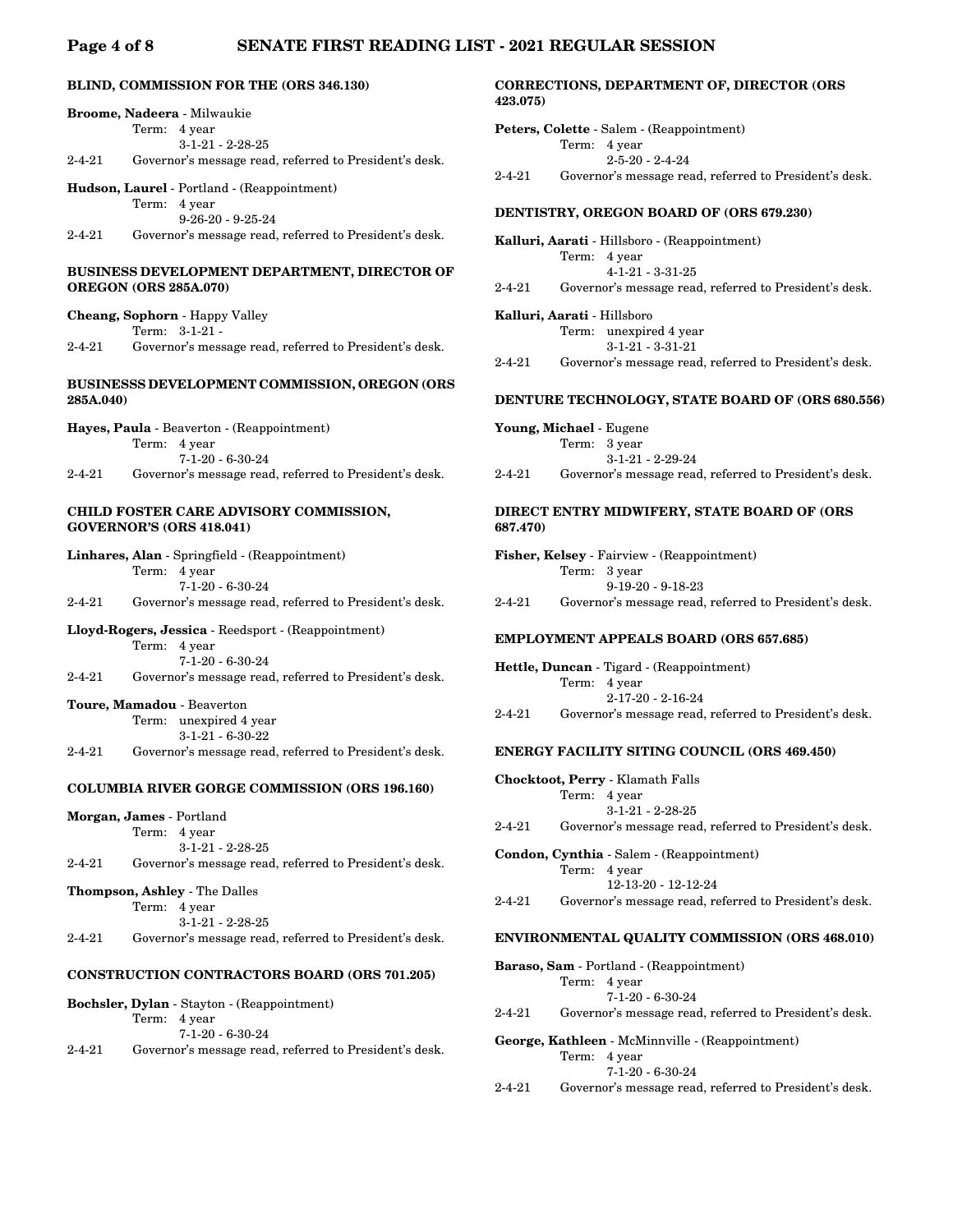## **SENATE FIRST READING LIST - 2021 REGULAR SESSION Page 5 of 8**

|              | <b>FAIR DISMISSAL APPEALS BOARD (ORS 342.930)</b>      | $2 - 4 - 21$                      | Governor's message rea     |
|--------------|--------------------------------------------------------|-----------------------------------|----------------------------|
|              | Al-Abrabbuh, Sami - Corvallis                          | Deumling, Benjamin - Rickreall    |                            |
|              | Term: partial 4 year                                   |                                   | Term: 4 year               |
|              | $3-1-21 - 6-30-24$                                     |                                   | $3 - 1 - 21 - 2 - 28 - 25$ |
| $2 - 4 - 21$ | Governor's message read, referred to President's desk. | $2 - 4 - 21$                      | Governor's message rea     |
|              | Gallinat, Ron - Bend - (Reappointment)                 | Ferrari, Chandra - Salem          |                            |
|              | Term: 4 year                                           |                                   | Term: 4 year               |
|              | $7-1-20 - 6-30-24$                                     |                                   | $3 - 1 - 21 - 2 - 28 - 25$ |
| $2 - 4 - 21$ | Governor's message read, referred to President's desk. | 2-4-21                            | Governor's message rea     |
|              | Hiu, James - Gresham                                   |                                   |                            |
|              | Term: partial 4 year                                   | <b>HEALTH EVIDENCE REVIEW</b>     |                            |
|              | $3-1-21 - 6-30-24$                                     | Olson, Kevin - Portland - (Reappo |                            |
| $2 - 4 - 21$ | Governor's message read, referred to President's desk. |                                   | Term: 4 year               |
|              |                                                        |                                   | $2 - 17 - 20 - 2 - 16 - 2$ |
|              | McVay, Mitchel - Milwaukie                             | $2 - 4 - 21$                      | Governor's message rea     |
|              | Term: partial 4 year                                   |                                   |                            |
|              | $3-1-21 - 6-30-24$                                     | Pinzon, Cristina - Newberg        |                            |
| $2 - 4 - 21$ | Governor's message read, referred to President's desk. |                                   | Term: 4 year               |
|              | Placido, Edith - Rainier                               |                                   | $3-1-21 - 12-31-2$         |
|              |                                                        | $2 - 4 - 21$                      | Governor's message rea     |
|              | Term: partial 4 year<br>$3-1-21 - 6-30-24$             |                                   |                            |
| $2 - 4 - 21$ |                                                        | <b>HEALTH INSURANCE EXCHA</b>     |                            |
|              | Governor's message read, referred to President's desk. | <b>COMMITTEE</b> (S.13, SB 1)     |                            |
|              | Pope, Camron - Roseburg                                |                                   |                            |
|              | Term: partial 4 year                                   | Jonathan, Kathleen - Keizer       |                            |
|              | $3-1-21 - 6-30-24$                                     |                                   | Term: 2 year               |
| $2 - 4 - 21$ | Governor's message read, referred to President's desk. |                                   | $3-1-21 - 2-28-23$         |
|              |                                                        | $2 - 4 - 21$                      | Governor's message rea     |
|              | Purvine, Victoria - Corbett - (Reappointment)          |                                   |                            |
|              | Term: 4 year                                           | Shirahama, Linzay - Clackamas     |                            |
|              | $7-1-20 - 6-30-24$                                     |                                   | Term: 2 year               |
| $2 - 4 - 21$ | Governor's message read, referred to President's desk. |                                   | $3-1-21 - 2-28-23$         |
|              |                                                        | $2 - 4 - 21$                      | Governor's message rea     |
|              | Richardson, Cynthia - Salem - (Reappointment)          |                                   |                            |
|              | Term: 4 year                                           |                                   |                            |
|              | $7 - 1 - 20 - 6 - 30 - 24$                             | HOUSING STABILITY COUNC           |                            |
| $2 - 4 - 21$ | Governor's message read, referred to President's desk. |                                   |                            |
|              |                                                        | Sandoval, Gerardo - Eugene - (R   |                            |
|              | Sconce, Jr., Robert - Roseburg - (Reappointment)       | Term:                             | 4 year                     |
|              | Term: 4 year                                           |                                   | $7 - 1 - 20 - 6 - 30 - 24$ |
|              | $7 - 1 - 20 - 6 - 30 - 24$                             | $2 - 4 - 21$                      | Governor's message rea     |
| $2 - 4 - 21$ | Governor's message read, referred to President's desk. |                                   |                            |
|              |                                                        | <b>LAND CONSERVATION AND I</b>    |                            |
|              | Westrick, James - Ashland                              | <b>COMMISSION (ORS 197.030)</b>   |                            |
|              | Term: partial 4 year                                   |                                   |                            |
|              | $3-1-21-6-30-24$                                       | Warren, Stuart - Phoenix - (Reap  |                            |
| $2 - 4 - 21$ | Governor's message read, referred to President's desk. |                                   | Term: 4 year               |
|              |                                                        |                                   | $10-1-20 - 9-30-2$         |
|              | Wetzel, Joshua - Prospect                              | 2-4-21                            | Governor's message rea     |
|              | Term: partial 4 year                                   |                                   |                            |
|              | $3-1-21 - 6-30-24$                                     |                                   |                            |
| $2 - 4 - 21$ | Governor's message read, referred to President's desk. | <b>LANE TRANSIT DISTRICT BO</b>   |                            |
|              |                                                        | Cox, Susan - Eugene               |                            |
|              | FISH AND WILDLIFE COMMISSION, STATE (ORS 496.090)      |                                   | Term: partial 4 year       |
|              |                                                        |                                   | 3-1-21 - 12-31-2           |
|              | Spelbrink, Robert - Siletz - (Reappointment)           | $2 - 4 - 21$                      | Governor's message rea     |
|              |                                                        |                                   |                            |

Term: 4 year

**Chambers, Karla** - Corvallis Term: 4 year

6-1-20 - 5-31-24

**FORESTRY, STATE BOARD OF (ORS 526.009)**

3-1-21 - 2-28-25

2-4-21 Governor's message read, referred to President's desk.

|  | $2 - 4 - 21$ | Governor's message read, referred to President's desk. |
|--|--------------|--------------------------------------------------------|
|--|--------------|--------------------------------------------------------|

|                               | Term: 4 year |                                                        |
|-------------------------------|--------------|--------------------------------------------------------|
|                               |              | $3-1-21-2-28-25$                                       |
| 2-4-21                        |              | Governor's message read, referred to President's desk. |
| Ferrari, Chandra - Salem      |              |                                                        |
|                               | Term: 4 year |                                                        |
|                               |              | $3-1-21 - 2-28-25$                                     |
| 2-4-21                        |              | Governor's message read, referred to President's desk. |
|                               |              | <b>HEALTH EVIDENCE REVIEW COMMISSION (ORS 414.688)</b> |
|                               |              | Olson, Kevin - Portland - (Reappointment)              |
|                               | Term: 4 year |                                                        |
|                               |              | $2 - 17 - 20 - 2 - 16 - 24$                            |
| 2-4-21                        |              | Governor's message read, referred to President's desk. |
| Pinzon, Cristina - Newberg    |              |                                                        |
|                               | Term: 4 year |                                                        |
|                               |              | $3-1-21 - 12-31-24$                                    |
| 2-4-21                        |              | Governor's message read, referred to President's desk. |
|                               |              | HEALTH INSURANCE EXCHANGE ADVISORY                     |
| <b>COMMITTEE (S.13, SB 1)</b> |              |                                                        |
|                               |              | <b>Jonathan, Kathleen -</b> Keizer                     |
|                               | Term: 2 year |                                                        |
|                               |              | $3-1-21 - 2-28-23$                                     |
| 2-4-21                        |              | Governor's message read, referred to President's desk. |
|                               |              | <b>Shirahama, Linzay -</b> Clackamas                   |

|        | Term: 2 year                                           |
|--------|--------------------------------------------------------|
|        | $3-1-21 - 2-28-23$                                     |
| 2-4-21 | Governor's message read, referred to President's desk. |

## **USING STABILITY COUNCIL, OREGON (ORS 456.567)**

|              | Sandoval, Gerardo - Eugene - (Reappointment)           |
|--------------|--------------------------------------------------------|
|              | Term: 4 year                                           |
|              | $7-1-20 - 6-30-24$                                     |
| $2 - 4 - 21$ | Governor's message read, referred to President's desk. |

## **LAND CONSERVATION AND DEVELOPMENT MMISSION (ORS 197.030)**

**Warren, Stuart** - Phoenix - (Reappointment) Term: 4 year 10-1-20 - 9-30-24 21 Governor's message read, referred to President's desk.

## **LANE TRANSIT DISTRICT BOARD (ORS 267.090)**

|              | Cox, Susan - Eugene                                    |
|--------------|--------------------------------------------------------|
|              | Term: partial 4 year                                   |
|              | $3-1-21 - 12-31-24$                                    |
| $2 - 4 - 21$ | Governor's message read, referred to President's desk. |
|              | Webber, Michelle - Springfield                         |
|              | Term: partial 4 year                                   |
|              | $3-1-21 - 12-31-24$                                    |
| $2 - 4 - 21$ | Governor's message read, referred to President's desk. |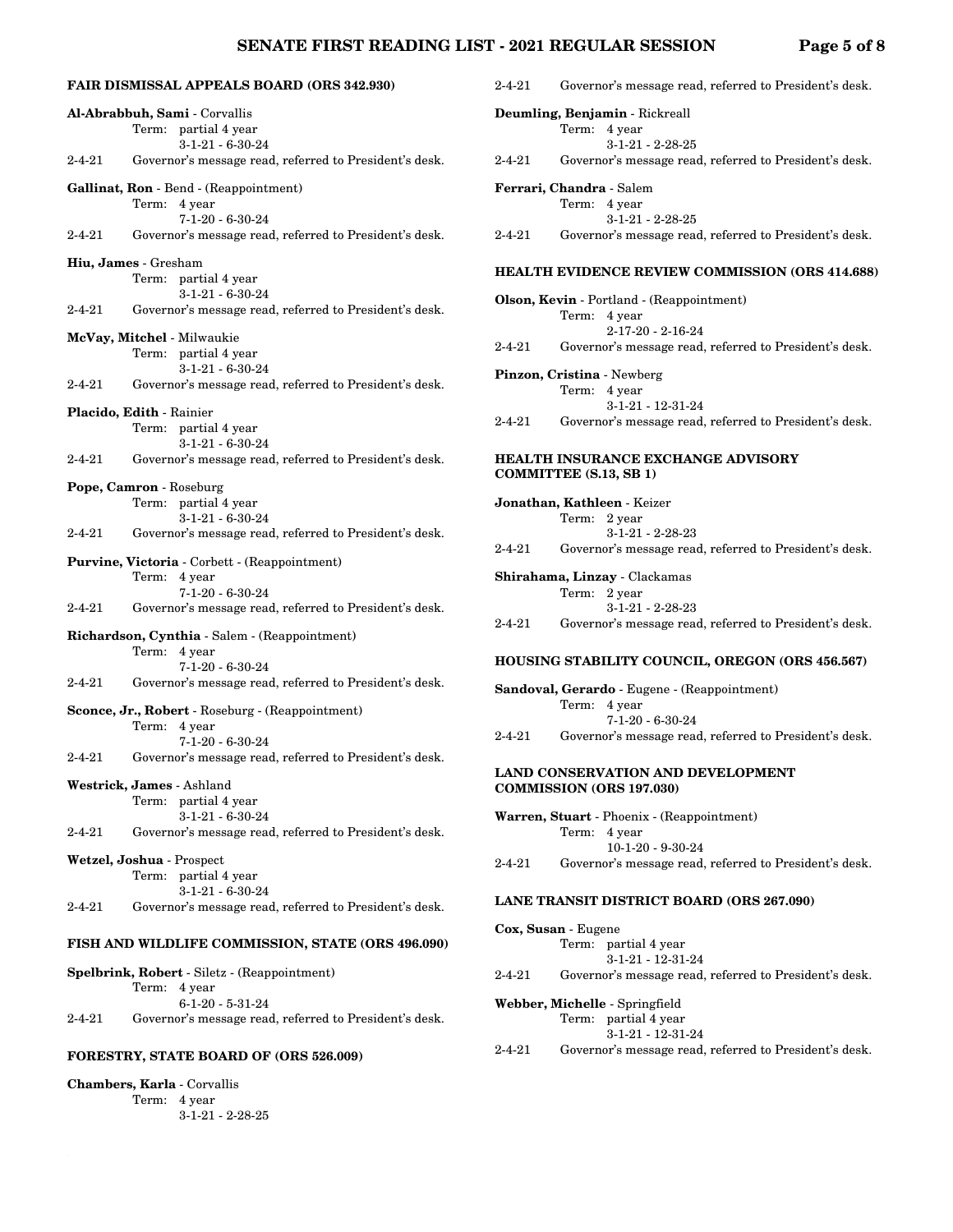## **Page 6 of 8 SENATE FIRST READING LIST - 2021 REGULAR SESSION**

## **MARITIME PILOTS, OREGON BOARD OF (ORS 776.105)**

|              | Danese, Yukiko - Portland                                                     | UUINDEL        |
|--------------|-------------------------------------------------------------------------------|----------------|
|              | Term:<br>4 year                                                               | Sams, Ch       |
|              | $3-1-21-2-28-25$                                                              |                |
| $2 - 4 - 21$ | Governor's message read, referred to President's desk.                        |                |
|              |                                                                               | $2 - 4 - 21$   |
|              | Farrell, Christopher - Astoria - (Reappointment)                              |                |
|              | Term: 4 year                                                                  | <b>PAROLE</b>  |
| $2 - 4 - 21$ | 12-19-20 - 12-18-24<br>Governor's message read, referred to President's desk. | <b>BOARD</b>   |
|              |                                                                               |                |
|              |                                                                               | Hsu, Po (      |
|              | <b>MASSAGE THERAPISTS, STATE BOARD OF (ORS 687.115)</b>                       |                |
|              | Rowan, Beckett - Creswell                                                     | $2 - 4 - 21$   |
|              | Term: 4 year                                                                  |                |
|              | $4-1-21 - 3-31-25$                                                            |                |
| 2-4-21       | Governor's message read, referred to President's desk.                        | <b>PATIENT</b> |
|              |                                                                               | <b>OREGON</b>  |
|              | MEDICAL BOARD, OREGON (ORS 677.235)                                           | Bemetz,        |
|              | Domenigoni, Anthony - Happy Valley                                            |                |
|              | Term: 3 year                                                                  | $2 - 4 - 21$   |
|              | $3-1-21-2-29-24$                                                              |                |
| $2 - 4 - 21$ | Governor's message read, referred to President's desk.                        | Chadaga        |
|              |                                                                               |                |
|              | Lin, Charlotte - Bend - (Reappointment)                                       |                |
|              | Term: 3 year                                                                  | $2 - 4 - 21$   |
| $2 - 4 - 21$ | $3-1-21 - 2-29-24$                                                            |                |
|              | Governor's message read, referred to President's desk.                        | Dannenh        |
|              | Louie, Patrice - Portland - (Reappointment)                                   |                |
|              | 3 year<br>Term:                                                               | $2 - 4 - 21$   |
|              | $3-1-21 - 2-29-24$                                                            |                |
| $2 - 4 - 21$ | Governor's message read, referred to President's desk.                        | Engrav, I      |
|              |                                                                               |                |
|              | MEDICAL IMAGING, BOARD OF (ORS 688.545)                                       |                |
|              |                                                                               | $2 - 4 - 21$   |
|              | Whetstone, Joseph - Portland                                                  | <b>TT</b> IT   |

|              | Term: 3 year                                           |
|--------------|--------------------------------------------------------|
|              | $4 - 1 - 21 - 3 - 31 - 24$                             |
| $2 - 4 - 21$ | Governor's message read, referred to President's desk. |

## **NURSING, OREGON STATE BOARD OF (ORS 678.140)**

| Caddy, Sheryl - Lebanon - (Reappointment) |  |                                                        |  |  |
|-------------------------------------------|--|--------------------------------------------------------|--|--|
|                                           |  | Term: 3 year                                           |  |  |
|                                           |  | $1 - 1 - 21 - 12 - 31 - 23$                            |  |  |
| $2 - 4 - 21$                              |  | Governor's message read, referred to President's desk. |  |  |

## **OCCUPATIONAL THERAPY LICENSING BOARD (ORS 675.310)**

|              |              | <b>Jenkins, Ernest</b> - Portland - (Reappointment)    |
|--------------|--------------|--------------------------------------------------------|
|              | Term: 4 year |                                                        |
|              |              | $4 - 1 - 21 - 3 - 31 - 25$                             |
| $2 - 4 - 21$ |              | Governor's message read, referred to President's desk. |

## **OPTOMETRY, OREGON BOARD OF (ORS 683.250)**

## **Ayers, Patrick** - Bend

|          | Term: 3 year<br>$3-1-21 - 2-29-24$ |  |
|----------|------------------------------------|--|
| <u>.</u> |                                    |  |

2-4-21 Governor's message read, referred to President's desk.

## **PACIFIC NORTHWEST ELECTRIC POWER AND CONSERVATION PLANNING COUNCIL (ORS 469.805)**

| <b>Sams, Chuck</b> - Pendleton |              |                                                        |  |  |
|--------------------------------|--------------|--------------------------------------------------------|--|--|
|                                | Term: 3 year |                                                        |  |  |
|                                |              | $4 - 1 - 21 - 3 - 31 - 24$                             |  |  |
| $2 - 4 - 21$                   |              | Governor's message read, referred to President's desk. |  |  |

## **PAROLE AND POST-PRISON SUPERVISION, STATE DF (ORS 144.015)**

Chuan - Portland - (Reappointment) Term: 4 year 5-3-21 - 5-2-25 Governor's message read, referred to President's desk.

## **P SAFETY COMMISSION BOARD OF DIRECTORS, OREGON (ORS 442.830)**

**Bemetz, Amanda** - Coos Bay Term: unexpired 4 year 3-1-21 - 9-30-23 Governor's message read, referred to President's desk.

Smitha - Portland Term: partial 4 year 3-1-21 - 9-30-24 Governor's message read, referred to President's desk.

**offer, Robert** - Roseburg Term: partial 4 year 3-1-21 - 9-30-24

Governor's message read, referred to President's desk.

## **Engrav, Mary** - Portland

Term: partial 4 year 3-1-21 - 9-30-24

Governor's message read, referred to President's desk.

**Hurst, Heather** - Canby Term: partial 4 year 3-1-21 - 9-30-24

2-4-21 Governor's message read, referred to President's desk.

#### **Ketchum, Kristi** - Tigard

Term: partial 4 year 3-1-21 - 9-30-24

2-4-21 Governor's message read, referred to President's desk.

## **PORT OF COOS BAY, OREGON INTERNATIONAL, BOARD OF COMMISSIONERS OF THE (ORS 777.925)**

| <b>Stevens, Kyle - Coos Bay</b> |              |                                                        |  |
|---------------------------------|--------------|--------------------------------------------------------|--|
|                                 | Term: 4 year |                                                        |  |
|                                 |              | $3-1-21 - 2-28-25$                                     |  |
| $2 - 4 - 21$                    |              | Governor's message read, referred to President's desk. |  |

## **PORT OF PORTLAND, BOARD OF COMMISSIONERS OF THE (ORS 778.215)**

| <b>Sampat, Ketan</b> - Portland |  |                                                        |  |  |
|---------------------------------|--|--------------------------------------------------------|--|--|
|                                 |  | Term: 4 year                                           |  |  |
|                                 |  | $3-1-21 - 9-30-24$                                     |  |  |
| 2-4-21                          |  | Governor's message read, referred to President's desk. |  |  |

**Strader, Stuart** - West Linn

Term: 4 year 3-1-21 - 9-30-24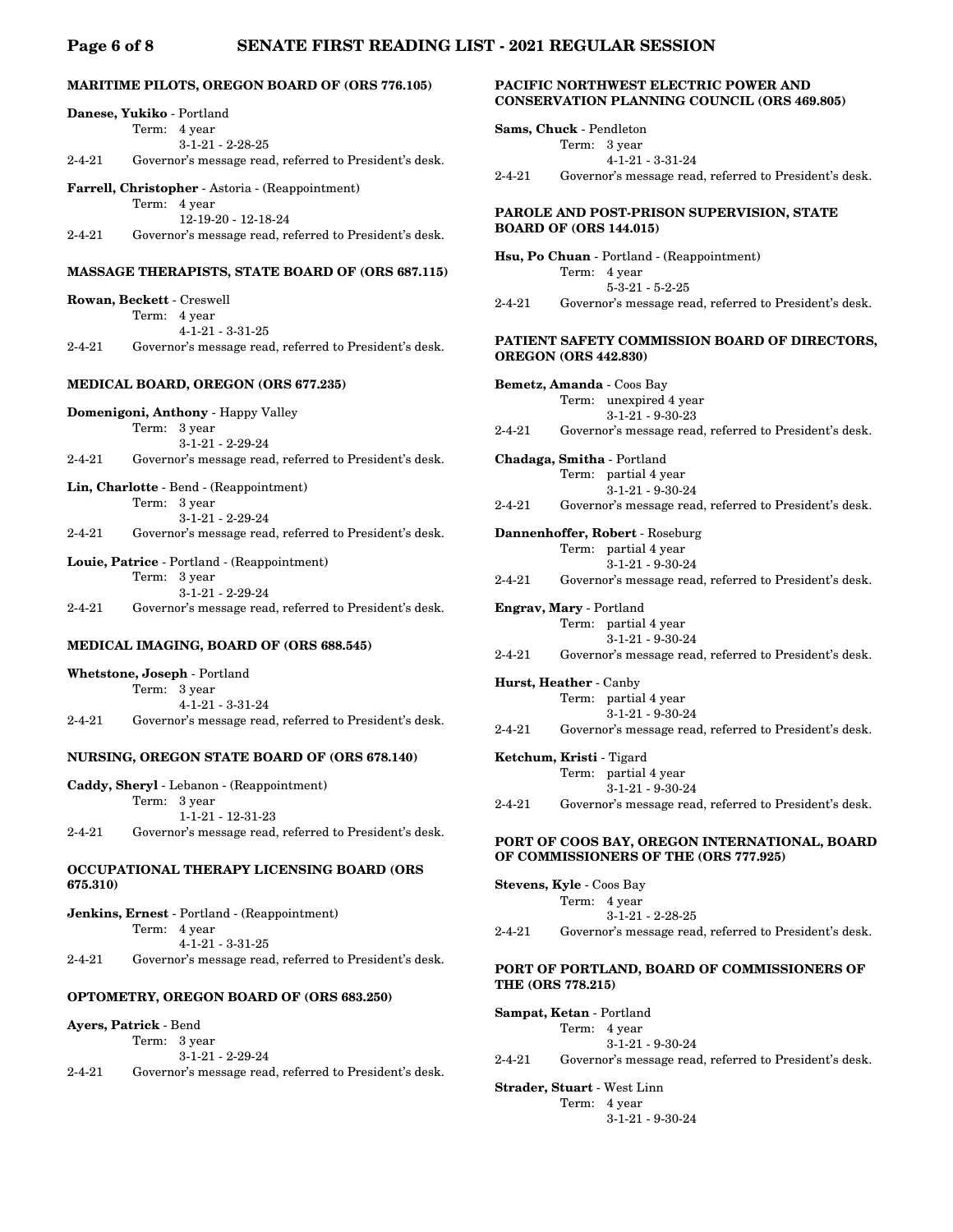#### 2-4-21 Governor's message read, referred to President's desk.

|               | PSYCHOLOGY, OREGON BOARD OF (ORS 675.100)                                    |  |
|---------------|------------------------------------------------------------------------------|--|
|               | Chan, Theresa - Portland                                                     |  |
|               | Term: partial 3 year                                                         |  |
|               | $3-1-21 - 6-30-23$                                                           |  |
| 2-4-21        | Governor's message read, referred to President's desk.                       |  |
|               | Jasani, Sofia - Portland - (Reappointment)                                   |  |
|               | Term:<br>3 year                                                              |  |
|               | $7-1-21 - 6-30-24$                                                           |  |
| 2-4-21        | Governor's message read, referred to President's desk.                       |  |
|               | Jasani, Sofia - Portland                                                     |  |
|               | $\mathrm{Term}\colon$<br>unexpired 3 year                                    |  |
|               | $3-1-21 - 6-30-21$                                                           |  |
| 2-4-21        | Governor's message read, referred to President's desk.                       |  |
|               | <b>PUBLIC RECORDS ADVOCATE (ORS 192.461)</b>                                 |  |
|               |                                                                              |  |
|               | Albert, Todd - Portland                                                      |  |
|               | Term: 4 year                                                                 |  |
| $2 - 4 - 21$  | 11-1-20 - 10-31-24<br>Governor's message read, referred to President's desk. |  |
|               |                                                                              |  |
| (ORS 181.620) | PUBLIC SAFETY STANDARDS AND TRAINING, BOARD ON                               |  |
|               | <b>Auxier, Jeffrey - Scappoose</b>                                           |  |
|               | Term: partial 4 year                                                         |  |
|               | $3-1-21 - 6-30-24$                                                           |  |
| 2-4-21        | Governor's message read, referred to President's desk.                       |  |
|               | Dishion, Carol - Salem                                                       |  |
|               | partial 4 year<br>Term:                                                      |  |
|               | $3-1-21-6-30-24$                                                             |  |
| 2-4-21        | Governor's message read, referred to President's desk.                       |  |
|               | Rowan, Terry - Hermiston                                                     |  |
|               | partial 4 year<br>Term:                                                      |  |
|               | $3-1-21-6-30-24$                                                             |  |
| 2-4-21        | Governor's message read, referred to President's desk.                       |  |
|               | <b>Skinner, Thomas - Eugene</b>                                              |  |
|               | Term: partial 4 year                                                         |  |
|               | $3-1-21 - 6-30-24$                                                           |  |
| 2-4-21        | Governor's message read, referred to President's desk.                       |  |
|               | PUBLIC UTILITY COMMISSION (ORS 756.014)                                      |  |
|               | <b>Decker, Megan</b> - Lake Oswego - (Reappointment)                         |  |
|               | Term: 4 year                                                                 |  |
|               | $4 - 1 - 21 - 3 - 31 - 25$                                                   |  |
| 2-4-21        | Governor's message read, referred to President's desk.                       |  |
| 675.590)      | SOCIAL WORKERS, STATE BOARD OF LICENSED (ORS                                 |  |
|               | <b>Fant, John</b> - Woodburn - (Reappointment)                               |  |
|               | Term: 4 year                                                                 |  |

7-1-20 - 6-30-24

2-4-21 Governor's message read, referred to President's desk.

## **STATE BOARD OF EXAMINERS FOR SPEECH-LANGUAGE PATHOLOGY AND AUDIOLOGY (ORS 681.400)**

**Hargunani, Christopher** - Portland Term: partial 3 year 3-1-21 - 6-30-23

2-4-21 Governor's message read, referred to President's desk.

## **TEACHER STANDARDS AND PRACTICES COMMISSION (ORS 342.350)**

**Gross, Martha** - Portland - (Reappointment) Term: 3 year 1-1-21 - 12-31-23 2-4-21 Governor's message read, referred to President's desk.

- **Rogers, Lindsey** Baker City Term: partial 3 year 3-1-21 - 12-31-23
- 2-4-21 Governor's message read, referred to President's desk.

## **TRI-MET BOARD (ORS 267.090)**

**Kim, Eun Hyung** - Hillsboro Term: 4 year 3-1-21 - 12-31-24 2-4-21 Governor's message read, referred to President's desk.

**Lewis, LaVerne** - Gresham Term: 4 year 3-1-21 - 12-31-24

# 2-4-21 Governor's message read, referred to President's desk.

## **TRUST FOR CULTURAL DEVELOPMENT BOARD (ORS 359.410)**

**Andries, Sean** - Tigard Term: partial 4 year 3-1-21 - 10-31-23 2-4-21 Governor's message read, referred to President's desk.

**Jones-Centeno, Bereniece** - Astoria - (Reappointment) Term: 4 year 11-1-20 - 10-31-24 2-4-21 Governor's message read, referred to President's desk.

#### **Murphy, Myong-Hui** - Aloha Term: partial 4 year

3-1-21 - 10-31-24 2-4-21 Governor's message read, referred to President's desk.

#### **WATER RESOURCES COMMISSION (ORS 536.022)**

**Smitherman, Julie** - Medford - (Reappointment) Term: 4 year 7-1-21 - 6-30-25 2-4-21 Governor's message read, referred to President's desk.

**Smitherman, Julie** - Medford Term: unexpired 4 year 3-1-21 - 6-30-21 2-4-21 Governor's message read, referred to President's desk.

## **WOMEN, COMMISSION FOR (ORS 185.520)**

**Enyinnaya, Ugonna** - Beaverton Term: 4 year 3-1-21 - 2-28-25